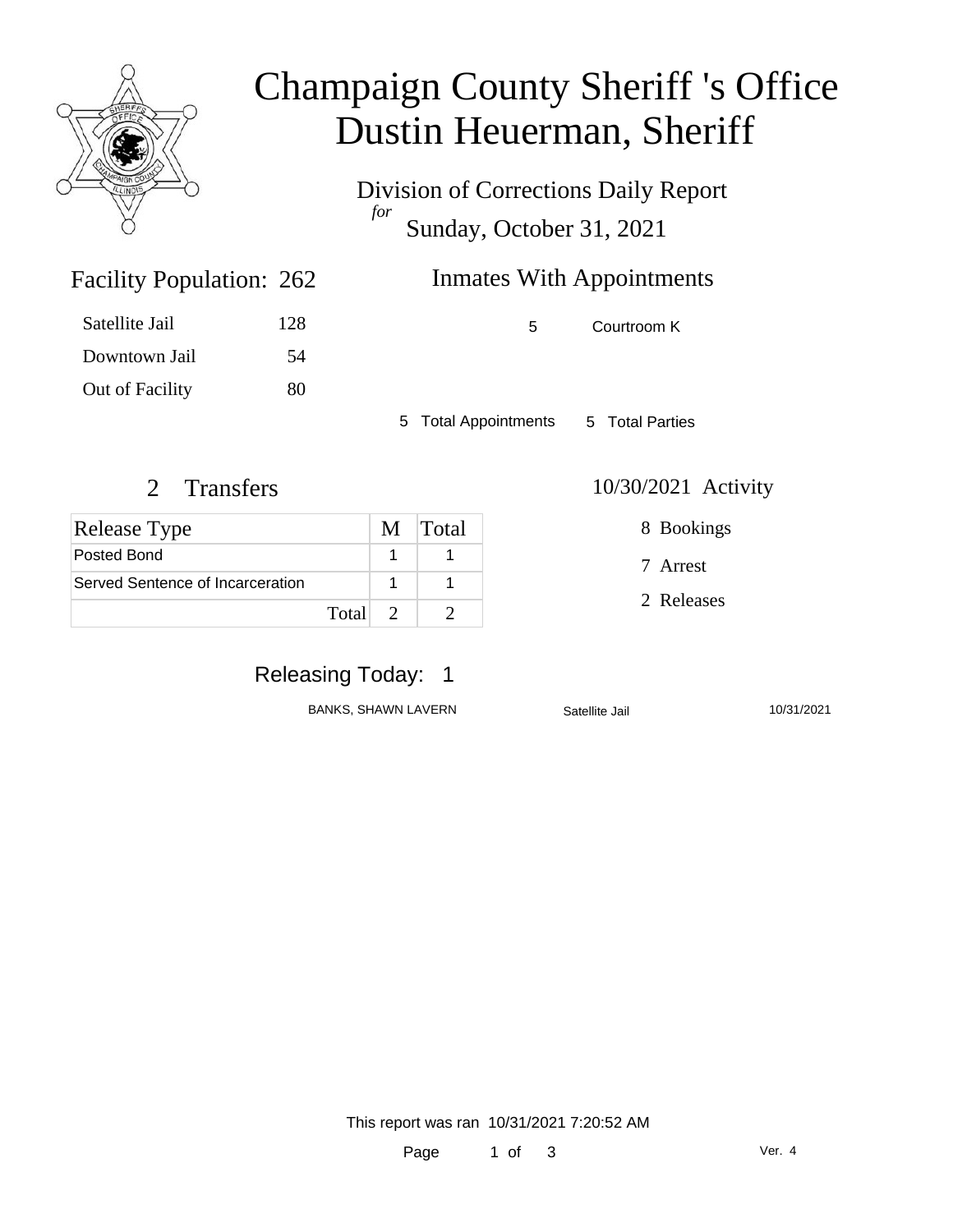

# Champaign County Sheriff 's Office Dustin Heuerman, Sheriff

Division of Corrections Daily Report *for* Sunday, October 31, 2021

#### Custody Status Count

- Electronic Home Dentention 17
	- Felony Arraignment 14
		- Felony Other 3
	- Felony Pre-Sentence 5
		- Felony Pre-Trial 181
	- Felony Pre-Trial DUI 2
	- Felony Sentenced CCSO 2
	- Felony Sentenced IDOC 14
		- Hold Other 3
		- Hold Sentenced IDOC 1
	- Misdemeanor Arraignment 3
		- Misdemeanor Other 1
		- Misdemeanor Pre-Trial 3
			- Petition to Revoke 2
			- Remanded to DHS 11
				- Total 262

This report was ran 10/31/2021 7:20:52 AM